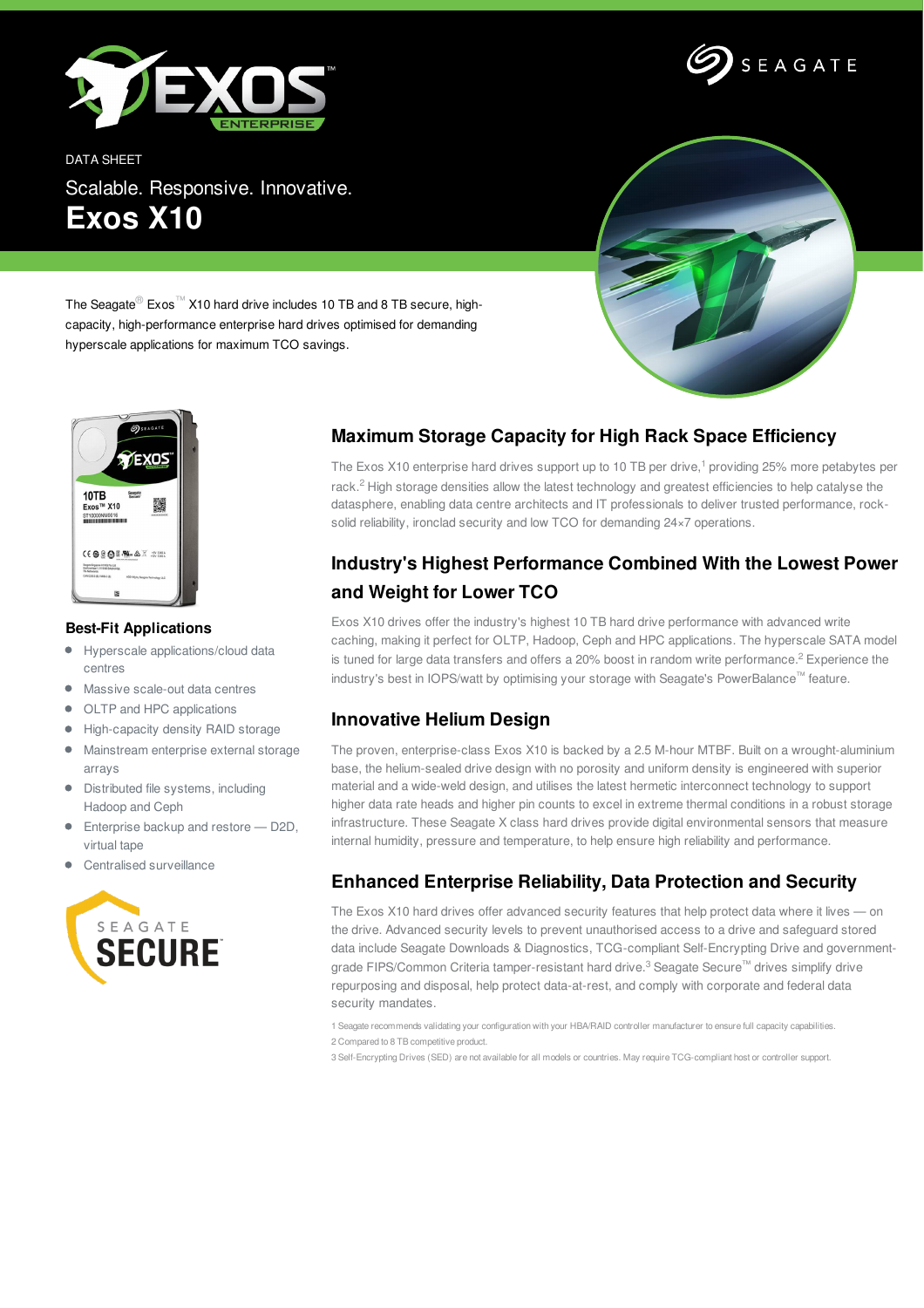



| Specifications                                                           | SATA 6 Gb/s Hyperscale          |                                 | SATA 6 Gb/s Standard          |                               |
|--------------------------------------------------------------------------|---------------------------------|---------------------------------|-------------------------------|-------------------------------|
| Capacity                                                                 | 10 TB                           | 8TB                             | 10 TB                         | 8TB                           |
| Standard Model (512e)                                                    |                                 |                                 | ST10000NM0086                 | ST8000NM0206                  |
| Hyperscale Model (512e)                                                  | ST10000NM0016                   | ST8000NM0016                    | $\overline{\phantom{0}}$      | $\overline{\phantom{0}}$      |
| Standard Model (4Kn)                                                     | $\overline{\phantom{0}}$        | —                               | ST10000NM0146                 | $\overline{\phantom{0}}$      |
| SED Model $(512e)^{1,2}$                                                 | $\qquad \qquad -$               | $\overline{\phantom{0}}$        | ST10000NM0156                 | $\overline{\phantom{0}}$      |
| SED Model $(4Kn)^{1,2}$                                                  | $\qquad \qquad -$               | $\qquad \qquad -$               | ST10000NM0166                 | $\qquad \qquad -$             |
| SED-FIPS/Common Criteria Model (512e) <sup>1,2,3</sup>                   | $\overline{\phantom{0}}$        | —                               | ST10000NM0176                 | $\overline{\phantom{0}}$      |
| SED-FIPS/Common Criteria Model (4Kn) <sup>1,2,3</sup>                    |                                 | $\overline{\phantom{0}}$        | ST10000NM0186                 | $\overline{\phantom{0}}$      |
| Features                                                                 |                                 |                                 |                               |                               |
| Helium Sealed-Drive Design With Wide Weld                                | Yes                             | Yes                             | Yes                           | Yes                           |
| Digital Environmental Sensors                                            | Yes                             | Yes                             | Yes                           | Yes                           |
| Protection Information (T10 DIF)                                         | $\overline{\phantom{0}}$        |                                 | $\overline{\phantom{0}}$      | $\overline{\phantom{0}}$      |
| <b>SuperParity</b>                                                       | Yes                             | Yes                             | Yes                           | Yes                           |
| PowerChoice M/PowerBalance M Technology                                  | Yes                             | Yes                             | Yes                           | Yes                           |
| Low Halogen/Hot-Plug Support <sup>4</sup>                                | Yes                             | Yes                             | Yes                           | Yes                           |
| Cache, Multi-segmented (MB)                                              | 256                             | 256                             | 256                           | 256                           |
| Organic Solderability Preservative                                       | Yes                             | Yes                             | Yes                           | Yes                           |
| Reliability/Data Integrity                                               |                                 |                                 |                               |                               |
| Mean Time Between Failures (MTBF, hours)                                 | 2,500,000                       | 2,500,000                       | 2,500,000                     | 2,500,000                     |
| Reliability Rating @ Full 24×7 Operation (AFR)                           | 0.35%                           | 0.35%                           | 0.35%                         | 0.35%                         |
| Non-recoverable Read Errors per Bits Read                                | 1 sector per 10E15              | 1 sector per 10E15              | 1 sector per 10E15            | 1 sector per 10E15            |
| Power-On Hours per Year (24×7)                                           | 8,760                           | 8,760                           | 8,760                         | 8,760                         |
| 512e Sector Size (Bytes per Sector)                                      | 512                             | 512                             | 512                           | 512                           |
| 4Kn Sector Size (Bytes per Sector)                                       |                                 |                                 | 4,096                         | 4,096                         |
| Limited Warranty (years)                                                 | 5                               | 5                               | 5                             | 5                             |
| Performance                                                              |                                 |                                 |                               |                               |
| Spindle Speed (RPM)                                                      | 7,200                           | 7,200                           | 7,200                         | 7,200                         |
| Interface Access Speed (Gb/s)                                            | 6.0, 3.0, 1.5                   | 6.0, 3.0, 1.5                   | 6.0, 3.0, 1.5                 | 6.0, 3.0, 1.5                 |
| Max. Sustained Transfer Rate OD (MB/s)                                   | 249MB/s                         | 249MB/s                         | 249MB/s                       | 249MB/s                       |
| Random Read/Write 4K QD16 WCD (IOPS)                                     | 170, 138                        | 170, 138                        | 170, 370                      | 170, 370                      |
| Average Latency (ms)                                                     | 4.16                            | 4.16                            | 4.16                          | 4.16                          |
| Interface Ports<br>Rotational Vibration @ 1,500 Hz (rad/s <sup>2</sup> ) | Single<br>12.5                  | Single<br>12.5                  | Single<br>12.5                | Single<br>12.5                |
| Power Consumption                                                        |                                 |                                 |                               |                               |
| Idle A (W) Average                                                       | 4.5 W                           | 4.5 W                           | 5W                            | 5 W                           |
| Max Operating Power, Random Write (WCD) 4K/4Q RR50% / RW50%              | 8.0                             | 8.0                             | 8.0                           | 8.0                           |
| Max Operating Power, Random Read 4K/16Q (W)                              | 8.4                             | 8.4                             | 8.4                           | 8.4                           |
| Power Supply Requirements                                                | $+12$ V and $+5$ V              | $+12$ V and $+5$ V              | $+12$ V and $+5$ V            | $+12$ V and $+5$ V            |
| Environmental                                                            |                                 |                                 |                               |                               |
| Temperature, Operating (°C)                                              | $5^{\circ}$ C - 60 $^{\circ}$ C | $5^{\circ}$ C - 60 $^{\circ}$ C | $5^{\circ}$ C $-60^{\circ}$ C | $5^{\circ}$ C $-60^{\circ}$ C |
| Vibration, Non-operating: 10 Hz to 500 Hz (Grms)                         | 2.27                            | 2.27                            | 2.27                          | 2.27                          |
| Shock, Operating 2 ms (Read/Write) (Gs)                                  | 70/40 Gs                        | 70/40 Gs                        | 70/40 Gs                      | 70/40 Gs                      |
| Shock, Non-operating, 1 ms/2 ms (Gs)                                     | 250                             | 250                             | 250                           | 250                           |
| Physical                                                                 |                                 |                                 |                               |                               |
| Height (mm/in, max) $5$                                                  | 26.11 mm/1.028 in               | 26.11 mm/1.028 in               | 26.11 mm/1.028 in             | 26.11 mm/1.028 in             |
| Width (mm/in, max) $\circ$                                               | 101.85 mm/4.01 in               | 101.85 mm/4.01 in               | 101.85 mm/4.01 in             | 101.85 mm/4.01 in             |
| Depth (mm/in, max) <sup>5</sup>                                          | 147 mm/5.787 in                 | 147 mm/5.787 in                 | 147 mm/5.787 in               | 147 mm/5.787 in               |
| Weight (lb/g)                                                            | 650 g/1.433 lb                  | 650 g/1.433 lb                  | 650 g/1.433 lb                | 650 g/1.433 lb                |
| Carton Unit Quantity                                                     | 20                              | 20                              | 20                            | 20                            |
| Cartons per Pallet / Cartons per Layer                                   | 40/8                            | 40/8                            | 40/8                          | 40/8                          |

1 Invoice SPA required for most SED and SED-FIPS models.

2 Self-Encrypting Drives (SED) and FIPS 140-2 Validated drives are not available in all models or countries; may require TCG-compliant host or controller support.

3 See FIPS 140-2 Level 2 Certificate at: http://csrc.nist.gov/groups/STM/cmvp/documents/140-1/1401val2011.htm#1635

4 Supports Hotplug operation per Serial ATA Revision 2.6 specification.

5 These base deck dimensions conform to the Small Form Factor Standard (SFF-8301) found at www.sffcommittee.org. For connector-related dimensions, see SFF-8323.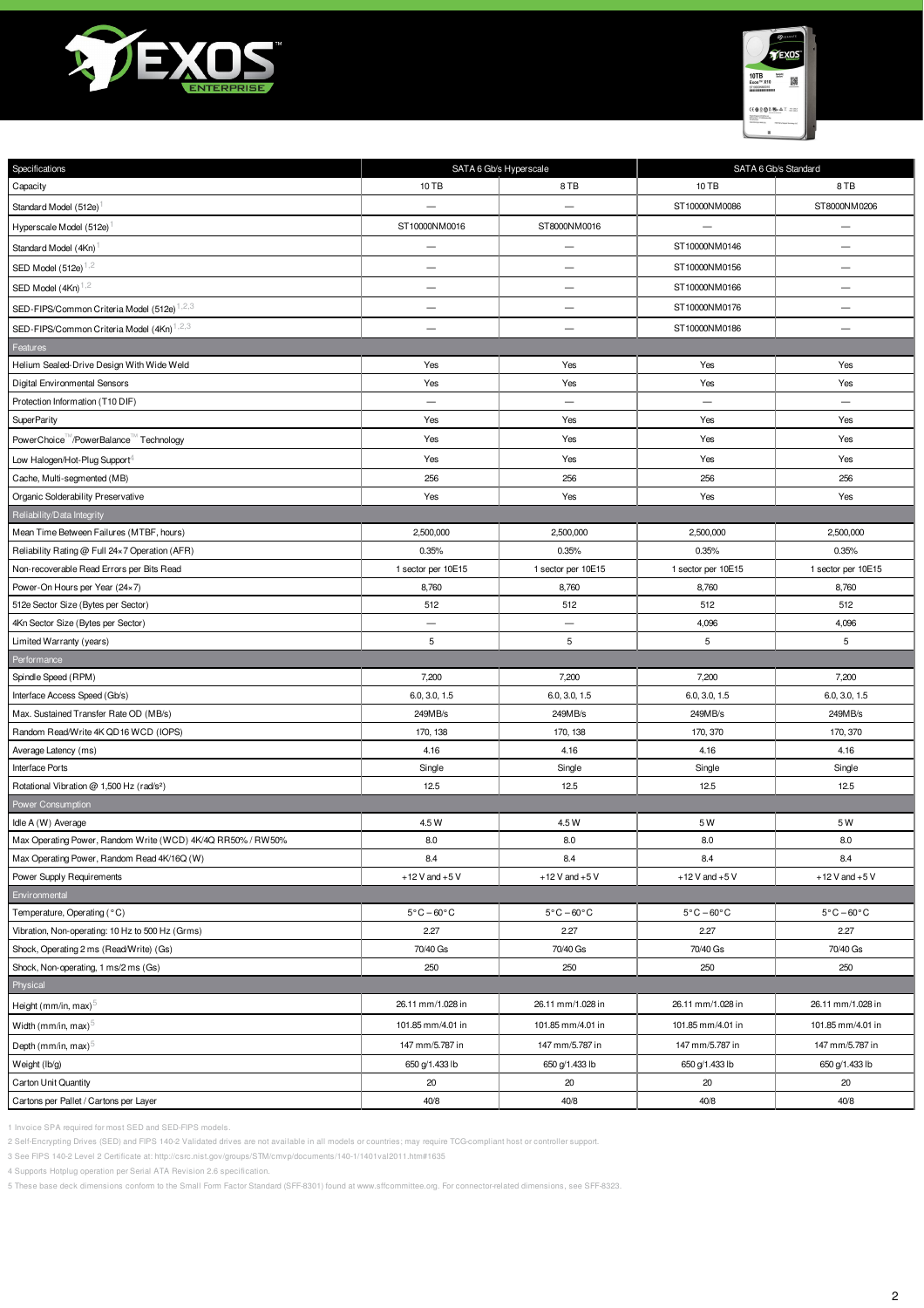



| Specifications                                              | 12 Gb/s SAS Standard                      |                                 |  |  |  |
|-------------------------------------------------------------|-------------------------------------------|---------------------------------|--|--|--|
| Capacity                                                    | 10 TB                                     | 8TB                             |  |  |  |
| Standard Model (512e)                                       | ST8000NM0156<br>ST10000NM0096             |                                 |  |  |  |
| Hyperscale Model (512e)                                     |                                           |                                 |  |  |  |
| Standard Model (4Kn)                                        | ST10000NM0206                             |                                 |  |  |  |
| SED Model $(512e)^{1,2}$                                    | ST10000NM0216<br>$\overline{\phantom{m}}$ |                                 |  |  |  |
| SED Model $(4Kn)^{1,2}$                                     | ST10000NM0226<br>$\overline{\phantom{0}}$ |                                 |  |  |  |
| SED-FIPS/Common Criteria Model (512e) <sup>1,2,3</sup>      | ST10000NM0236                             | $\overline{\phantom{0}}$        |  |  |  |
| SED-FIPS/Common Criteria Model (4Kn) <sup>1,2,3</sup>       | ST10000NM0246                             |                                 |  |  |  |
| Features                                                    |                                           |                                 |  |  |  |
| Helium Sealed-Drive Design With Wide Weld                   | Yes                                       | Yes                             |  |  |  |
| Digital Environmental Sensors                               | Yes                                       | Yes                             |  |  |  |
| Protection Information (T10 DIF)                            | Yes                                       | Yes                             |  |  |  |
| <b>SuperParity</b>                                          | Yes                                       | Yes                             |  |  |  |
| PowerChoice <sup>™</sup> /PowerBalance™ Technology          | Yes                                       | Yes                             |  |  |  |
| Low Halogen/Hot-Plug Support <sup>4</sup>                   | Yes                                       | Yes                             |  |  |  |
| Cache, Multi-segmented (MB)                                 | 256                                       | 256                             |  |  |  |
| Organic Solderability Preservative                          | Yes                                       | Yes                             |  |  |  |
| Reliability/Data Integrity                                  |                                           |                                 |  |  |  |
| Mean Time Between Failures (MTBF, hours)                    | 2,500,000                                 | 2,500,000                       |  |  |  |
| Reliability Rating @ Full 24×7 Operation (AFR)              | 0.35%                                     | 0.35%                           |  |  |  |
| Non-recoverable Read Errors per Bits Read                   | 1 sector per 10E15                        | 1 sector per 10E15              |  |  |  |
| Power-On Hours per Year (24×7)                              | 8,760                                     | 8,760                           |  |  |  |
| 512e Sector Size (Bytes per Sector)                         | 512, 520, 528                             | 512, 520, 528                   |  |  |  |
| 4Kn Sector Size (Bytes per Sector)                          | 4,096, 4,160, 4,224                       | 4,096, 4,160, 4,224             |  |  |  |
| Limited Warranty (years)                                    | 5                                         | 5                               |  |  |  |
| Performance                                                 |                                           |                                 |  |  |  |
| Spindle Speed (RPM)                                         | 7,200                                     | 7,200                           |  |  |  |
| Interface Access Speed (Gb/s)                               | 12.0, 6.0, 3.0                            | 12.0, 6.0, 3.0                  |  |  |  |
| Max. Sustained Transfer Rate OD (MB/s)                      |                                           |                                 |  |  |  |
|                                                             | 249MB/s                                   | 249MB/s                         |  |  |  |
| Random Read/Write 4K QD16 WCD (IOPS)                        | 170, 370                                  | 170, 370                        |  |  |  |
| Average Latency (ms)                                        | 4.16                                      | 4.16                            |  |  |  |
| <b>Interface Ports</b>                                      | Dual                                      | Dual                            |  |  |  |
| Rotational Vibration @ 1,500 Hz (rad/s <sup>2</sup> )       | 12.5                                      | 12.5                            |  |  |  |
| Power Consumption                                           |                                           |                                 |  |  |  |
| Idle A (W) Average                                          | 6 W                                       | 5.5 W                           |  |  |  |
| Max Operating Power, Random Write (WCD) 4K/4Q RR50% / RW50% | 9.0                                       | 9.0                             |  |  |  |
| Max Operating Power, Random Read 4K/16Q (W)                 | 9.4                                       | 9.4                             |  |  |  |
| Power Supply Requirements                                   | $+12$ V and $+5$ V                        | $+12$ V and $+5$ V              |  |  |  |
| Environmental                                               |                                           |                                 |  |  |  |
| Temperature, Operating (°C)                                 | $5^{\circ}$ C – 60 $^{\circ}$ C           | $5^{\circ}$ C - 60 $^{\circ}$ C |  |  |  |
| Vibration, Non-operating: 10 Hz to 500 Hz (Grms)            | 2.27                                      | 2.27                            |  |  |  |
| Shock, Operating 2 ms (Read/Write) (Gs)                     | 70/40 Gs                                  | 70/40 Gs                        |  |  |  |
| Shock, Non-operating, 1 ms/2 ms (Gs)                        | 250                                       | 250                             |  |  |  |
| Physical                                                    |                                           |                                 |  |  |  |
| Height (mm/in, max) $5$                                     | 26.11 mm/1.028 in                         | 26.11 mm/1.028 in               |  |  |  |
| Width (mm/in, max) <sup>5</sup>                             | 101.85 mm/4.01 in                         | 101.85 mm/4.01 in               |  |  |  |
| Depth (mm/in, max) <sup>5</sup>                             | 147 mm/5.787 in                           | 147 mm/5.787 in                 |  |  |  |
| Weight (lb/g)                                               | 650 g/1.433 lb                            | 650 g/1.433 lb                  |  |  |  |
| Carton Unit Quantity                                        | 20                                        | 20                              |  |  |  |

1 Invoice SPA required for most SED and SED-FIPS models.

2 Self-Encrypting Drives (SED) and FIPS 140-2 Validated drives are not available in all models or countries; may require TCG-compliant host or controller support.

3 See FIPS 140-2 Level 2 Certificate at: http://csrc.nist.gov/groups/STM/cmvp/documents/140-1/1401val2011.htm#1635

4 Supports Hotplug operation per Serial ATA Revision 2.6 specification.

5 These base deck dimensions conform to the Small Form Factor Standard (SFF-8301) found at www.sffcommittee.org. For connector-related dimensions, see SFF-8323.